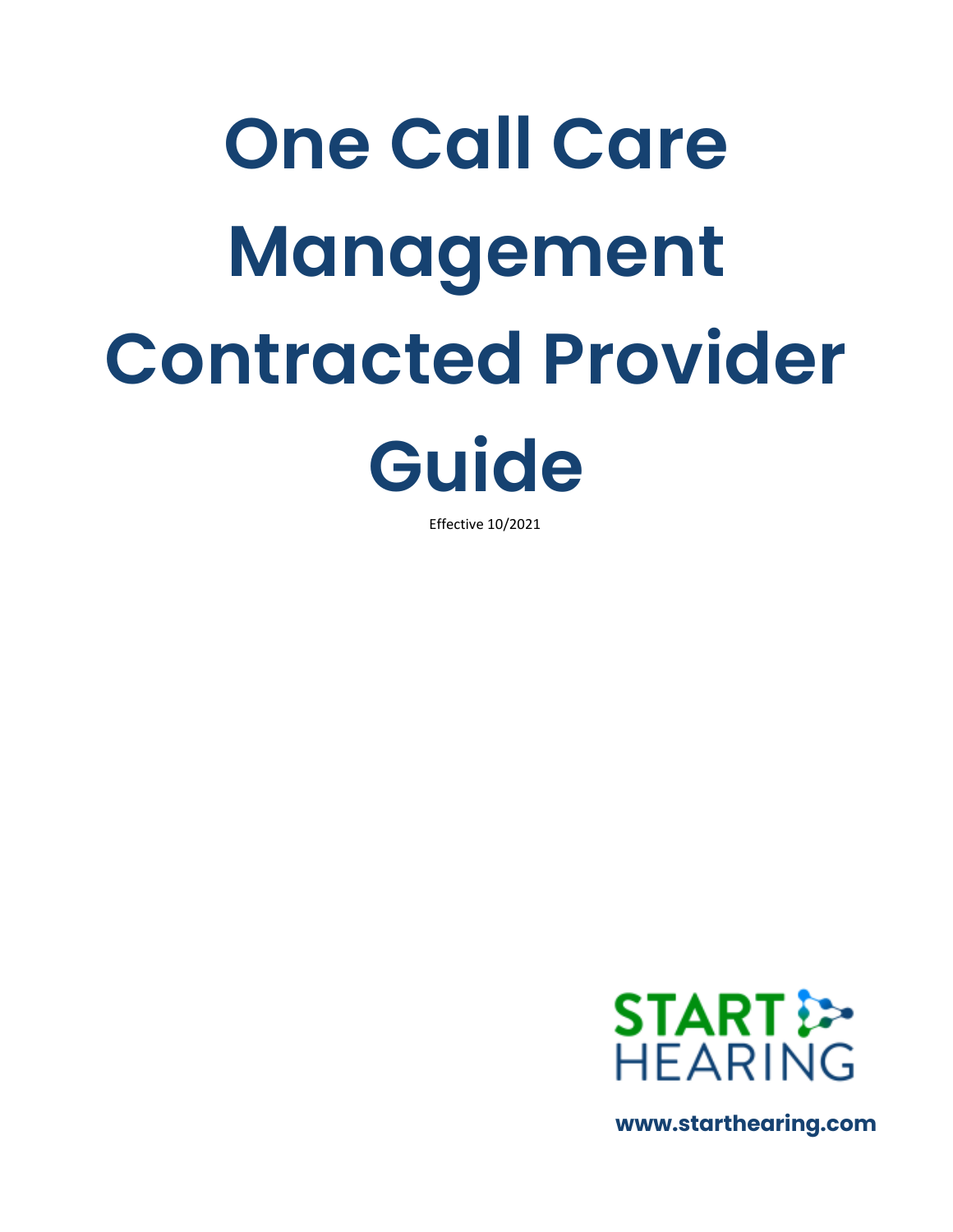

### **Table of Contents**

# **Start Hearing Contact Information**

| $\mathbf{C}$<br>אואוי<br>,,,,, |  |
|--------------------------------|--|
|                                |  |

| <b>CLAIMS EMAIL ADDRESS</b>                      | CLAIMS@STARTHEARING.COM |
|--------------------------------------------------|-------------------------|
| <b>WORKERS COMPENSATION CLAIMS EMAIL ADDRESS</b> | WC@STARTHEARING.COM     |

| START HEARING CREDENTIALING DEPARTMENT |  |
|----------------------------------------|--|
| CREDENTIALING EMAIL AD                 |  |

Starkey - ATTN: Start Hearing 6700 Washington Ave S Eden Prairie, MN 55344-3405

WHEN SENDING CUSTOM ORDERS, PLEASE DO NOT EMAIL PAPERWORK UNLESS SCANS ON FILE ARE BEING USED. PLEASE SEND ALL REQUIRED PAPERWORK WITH THE IMPRESSIONS TO AVOID POSSIBLE **ORDER ERROR AND DELAY.**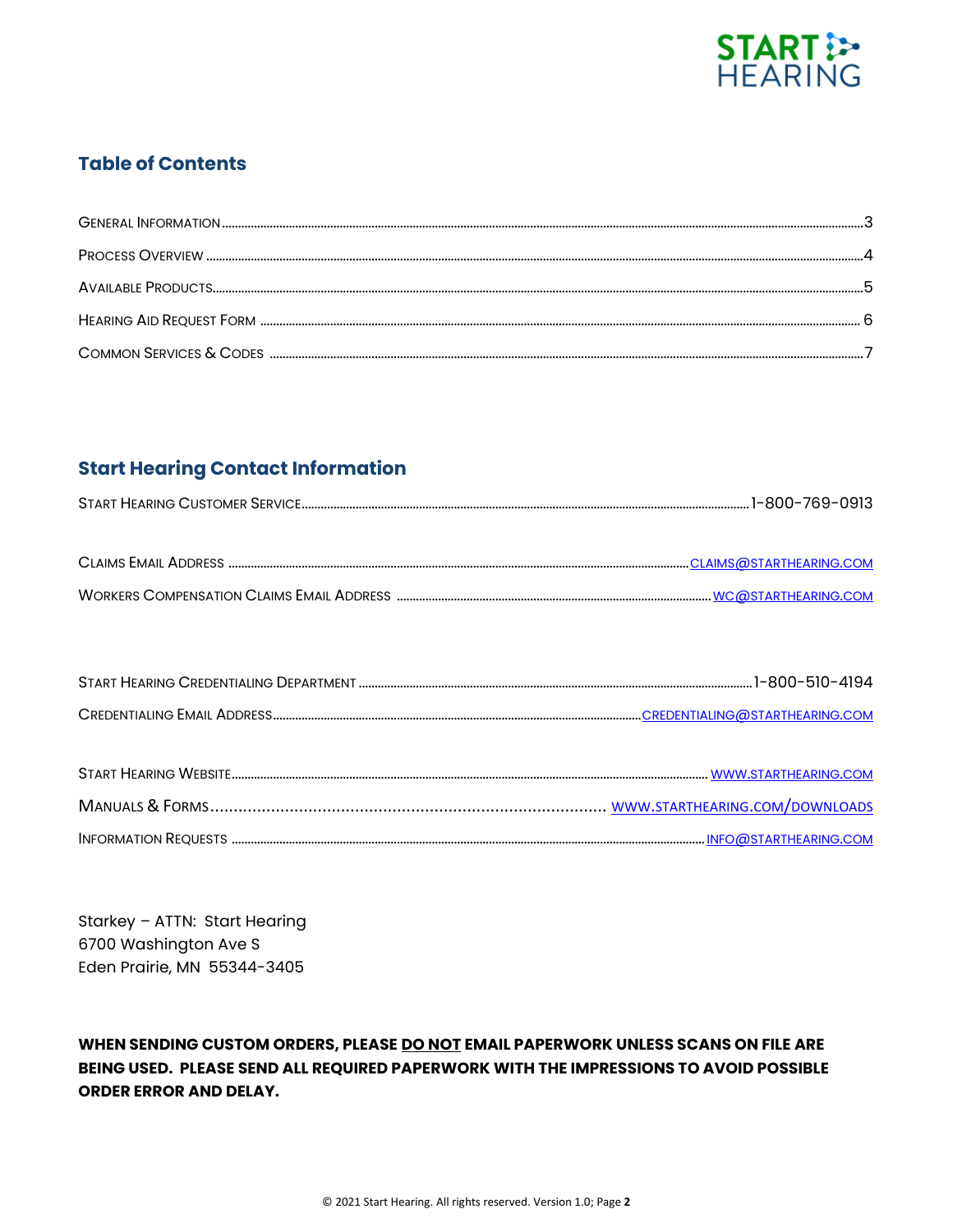

### **General Information**

- **Eligibility**
	- o Workers Compensation members are eligible when the contract indicates it is appropriate.
- **Member Portion**
	- o Members are not responsible for any fees on services or products approved by Workers Compensation carrier.
	- o Members are responsible for all fees related to non-approved products.
- **Loss & Damage**
	- o All hearing aids have a 3-year warranty.
	- o Can be used once per aid.
- **Batteries**
	- o One carton per aid will ship with the initial order.
	- o Patient will contact OCCM for additional batteries at 800-848-1989
- **Earmolds & Receivers**
	- o All products require a PO from the workers compensation carrier.
- **Replacement earmolds & receivers**
	- o Requires a PO from the workers compensation carrier.
	- o Billable once every 12 months for receivers.
	- o Billable once every 6 months for earmolds.
- **Exchanges**
	- o Must be approved by the workers compensation carrier.
	- o New PO and order will be sent to Starkey ATTN: Start Hearing.
- **Remakes**
	- o Covered under warranty for the first year.
- **Returns**
	- o Must be processed within the 60-day trial period.
	- $\circ$  Fitting fees are not returned if the patient was fit and has worn the hearing aids.
- **Repairs**
	- o Requires a PO from workers compensation carrier.
	- o Repair form should include the PO and sent to Starkey ATTN: Start Hearing.
- **Services**
	- o During the first year of warranty, hearing aid checks, programming, cleaning, and adjustments are not billable to the workers compensation carrier or the patient.
- **Accessories**
	- o Available if approved by the workers compensation contract.

### **\*All services and products require a PO from One Call Care Management (OCCM)**

**\*All requests are now processed through Start Hearing directly.**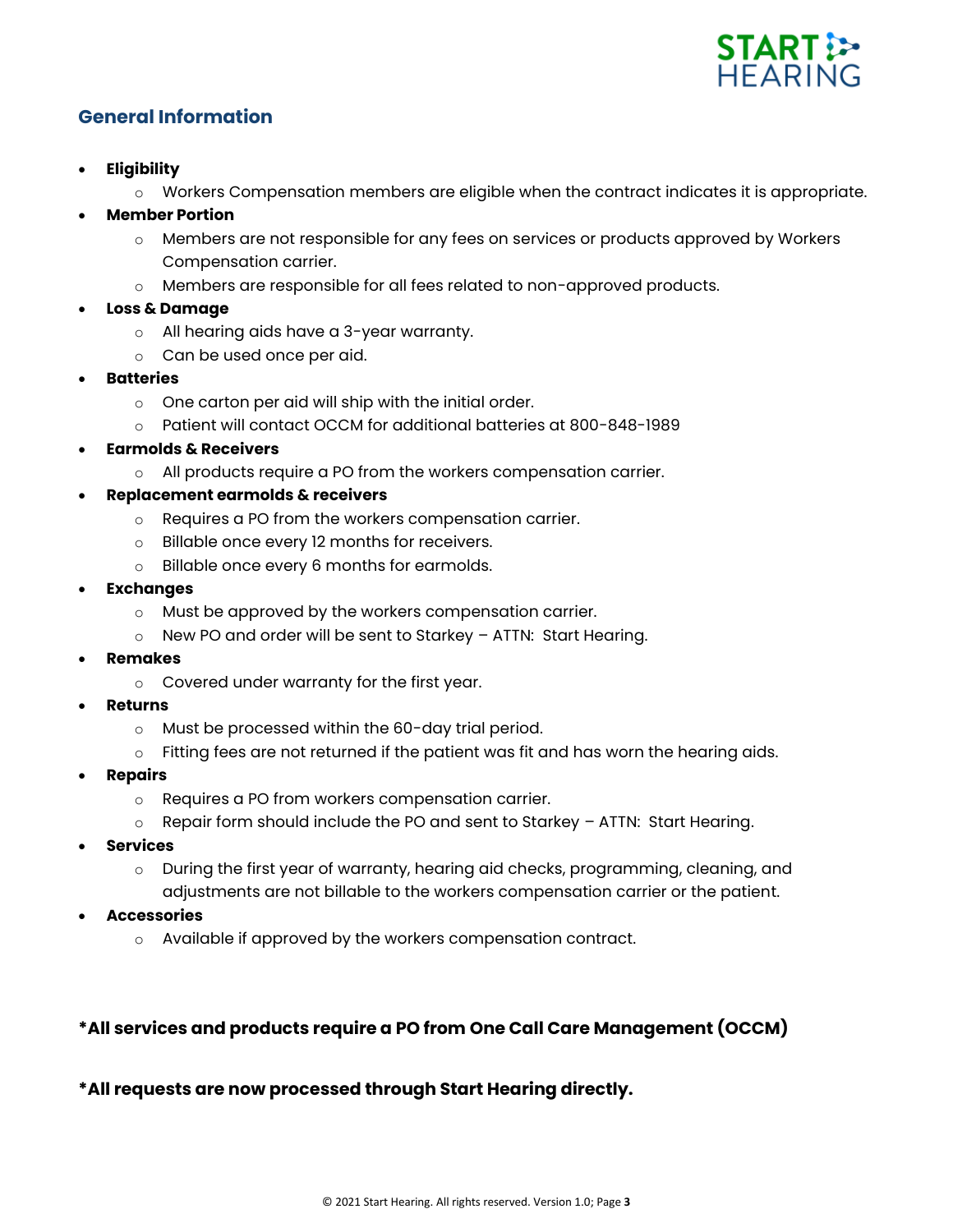

### **Process Overview**

- 1. Patient referrals will originate from One Call Care Management (OCCM) and / or provider.
- 2. Provider will perform hearing test.
- 3. Provider will send Hearing Aid Request Form and audiogram to Start Hearing at [wc@starthearing.com](mailto:wc@starthearing.com)
	- All requests must include the exact hearing aid(s), earmolds, receivers (standard or AP receiver), all accessory items being requested.
- 4. Start Hearing will verify all codes and products and forward to OCCM.
- 5. OCCM will verify benefits and approve product recommendation.
- 6. Upon approval, OCCM will send an approval PO to Start Hearing.
- 7. Start Hearing will reach out to provider to inform of approval and obtain full order.
- 8. Provider will send hearing aid order to Starkey ATTN: Start Hearing
	- Standard hearing aid orders can be emailed to [wc@starthearing.com](mailto:wc@starthearing.com)
- 9. Start Hearing will process the order and ship approved products to provider.
- 10. Provider will fit the patient and send Confirmation of Delivery form to: [claims@starthearing.com](mailto:claims@starthearing.com)

| Program                   | Low<br>(1200) | <b>Select</b><br>(1600) | <b>Advanced</b><br>(2000) | <b>Premium</b><br>(2400) |
|---------------------------|---------------|-------------------------|---------------------------|--------------------------|
| <b>Out of Pocket Fees</b> | \$0           | \$0                     | \$0                       | \$0                      |
| Warranty                  | 3 Year        | 3 Year                  | 3 Year                    | 3 Year                   |

## **Billable Services**

For a list of billable services, please view page 7 of this manual.

- Programming visits are not billable within the first year from the fitting date of new hearing aids.
- Clean/check visits are not billable within the first year from the fitting date of new hearing aids.
- All services require a PO from OCCM.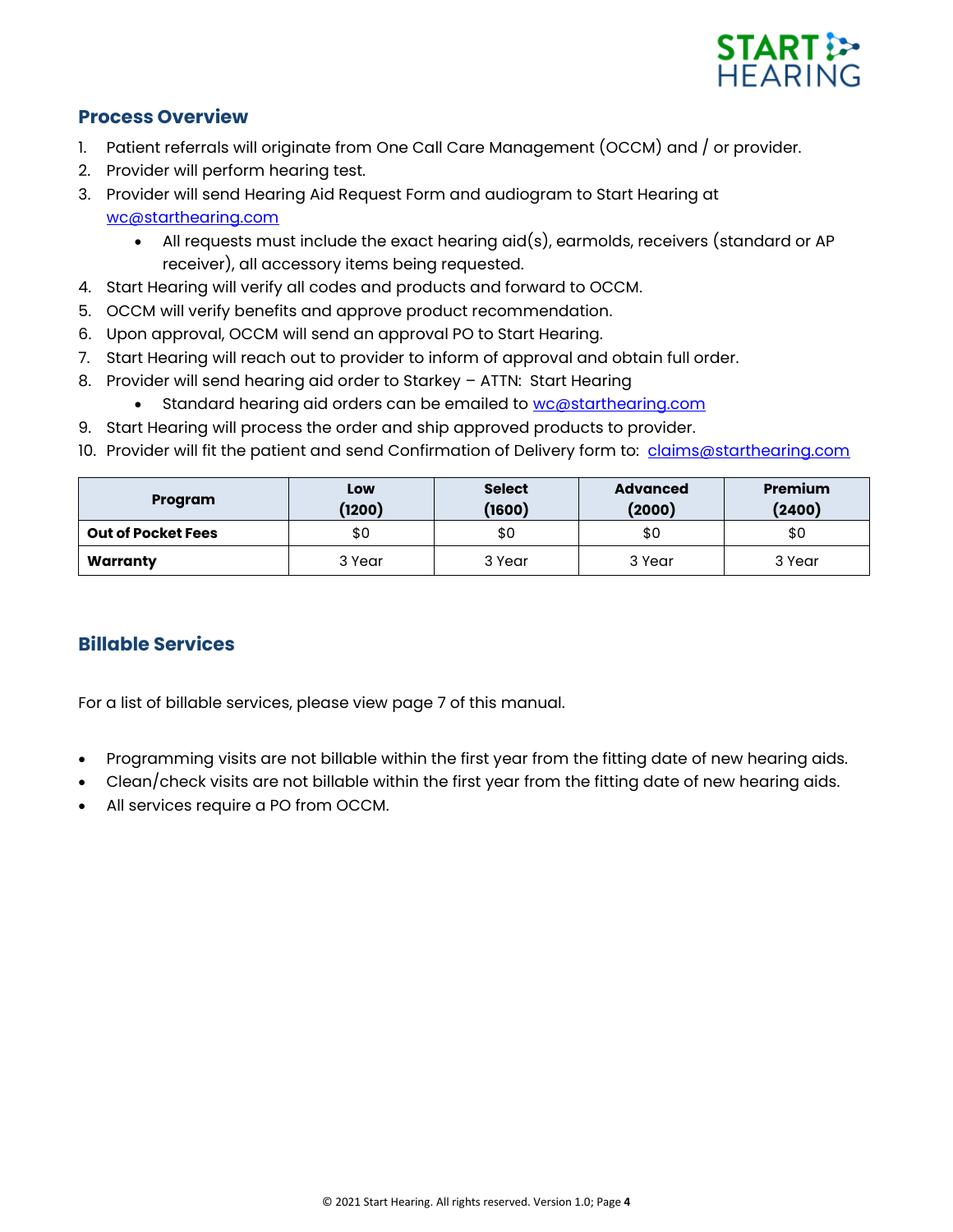

## **Available Products – OCCM**

|                       |                                                                                                                                                                                                                  | <b>Starkey</b>                                                                                                                                                                                                                           | AUDIBEL.                                                                                                                                                                |                                                                                                                                                                                                            |
|-----------------------|------------------------------------------------------------------------------------------------------------------------------------------------------------------------------------------------------------------|------------------------------------------------------------------------------------------------------------------------------------------------------------------------------------------------------------------------------------------|-------------------------------------------------------------------------------------------------------------------------------------------------------------------------|------------------------------------------------------------------------------------------------------------------------------------------------------------------------------------------------------------|
| $-2400$<br>Premium    | Evolv AI 2400 ITE Rechargeable<br>Evolv AI 2400 HS Rechargeable<br>Evolv AI 2400 ITC Rechargeable<br>Evolv Al 2400 RIC Rechargeable*<br>Evolv AI 2400 BTE Rechargeable<br>Picasso i2400 ITC<br>Picasso i2400 ITE | Evolv AI 2400 CIC<br><b>Evolv AI 2400 NW CIC 312</b><br><b>Evolv AI 2400 NW CIC 10</b><br><b>Evolv AI 2400 NW IIC 10</b><br>Evolv AI 2400 BTE 13*<br>Evoly AI 2400 BTE 13 Power Plus<br>Evolv AI 2400 mRIC 312<br>Evolv AI 2400 RIC 312* | Arc AI 2400 ITE Rechargeable<br>Arc Al 2400 ITC Rechargeable<br>Arc Al 2400 RIC Rechargeable*<br>Arc Al 2400 BTE Rechargeable<br>Davinci i2400 ITC<br>Davinci i2400 ITE | <b>Arc AI 2400 CIC</b><br>Arc AI 2400 NW CIC 312<br>Arc AI 2400 NW CIC 10<br>Arc AI 2400 NW IIC 10<br>Arc AI 2400 BTE 13*<br>Arc AI 2400 BTE 13 Power Plus<br>Arc AI 2400 mRIC 312<br>Arc AI 2400 RIC 312* |
| $-2000$<br>Advanced   | Evolv AI 2000 ITE Rechargeable<br>Evolv AI 2000 HS Rechargeable<br>Evolv AI 2000 ITC Rechargeable<br>Evolv AI 2000 RIC Rechargeable*<br>Evolv AI 2000 BTE Rechargeable<br>Picasso i2000 ITC<br>Picasso i2000 ITE | Evolv AI 2000 CIC<br><b>Evolv AI 2000 NW CIC 312</b><br><b>Evolv AI 2000 NW CIC 10</b><br>Evolv AI 2000 BTE 13*<br>Evoly AI 2000 BTE 13 Power Plus<br>Evolv AI 2000 mRIC 312<br>Evolv AI 2000 RIC 312*                                   | Arc AI 2000 ITE Rechargeable<br>Arc AI 2000 ITC Rechargeable<br>Arc Al 2000 RIC Rechargeable*<br>Arc Al 2.00 BTE Rechargeable<br>Davinci i2000 ITC<br>Davinci i2000 ITE | Arc AI 2000 CIC<br>Arc AI 2000 NW CIC 312<br>Arc AI 2000 NW CIC 10<br>Arc AI 2000 BTE 13*<br>Arc AI 2000 BTE 13 Power Plus<br>Arc AI 2000 mRIC 312<br>Arc AI 2000 RIC 312*                                 |
| $-1600$<br>Select     | Evolv AI 1600 ITE Rechargeable<br>Evolv AI 1600 HS Rechargeable<br>Evolv AI 1600 ITC Rechargeable<br>Evolv AI 1600 RIC Rechargeable*<br>Evolv AI 1600 BTE Rechargeable<br>Picasso i1600 ITC<br>Picasso i1600 ITE | Evolv AI 1600 CIC<br>Evolv AI 1600 NW CIC 312<br><b>Evolv AI 1600 NW CIC 10</b><br>Evoly AI 1600 BTE 13*<br>Evoly AI 1600 BTE 13 Power Plus<br>Evolv AI 1600 mRIC 312<br>Evolv AI 1600 RIC 312*                                          | Arc AI 1600 ITE Rechargeable<br>Arc AI 1600 ITC Rechargeable<br>Arc AI 1600 RIC Rechargeable*<br>Arc AI 1600 BTE Rechargeable<br>Davinci i1600 ITC<br>Davinci i1600 ITE | <b>Arc AI 1600 CIC</b><br>Arc AI 1600 NW CIC 312<br>Arc AI 1600 NW CIC 10<br>Arc AI 1600 BTE 13*<br>Arc AI 1600 BTE 13 Power Plus<br>Arc AI 1600 mRIC 312<br>Arc AI 1600 RIC 312*                          |
| $-1200$<br><b>No7</b> | Evolv AI 1200 ITE Rechargeable<br>Evolv AI 1200 HS Rechargeable<br>Evolv AI 1200 ITC Rechargeable<br>Evolv AI 1200 RIC Rechargeable*<br>Evolv AI 1200 BTE Rechargeable<br>Picasso il200 ITC<br>Picasso il200 ITE | Evolv AI 1200 CIC<br><b>Evolv AI 1200 NW CIC 312</b><br><b>Evolv AI 1200 NW CIC 10</b><br>Evolv AI 1200 BTE 13*<br>Evoly AI 1200 BTE 13 Power Plus<br>Evoly AI 1200 mRIC 312<br>Evolv AI 1200 RIC 312*                                   | Arc AI 1200 ITE Rechargeable<br>Arc AI 1200 ITC Rechargeable<br>Arc AI 1200 RIC Rechargeable*<br>Arc Al 1200 BTE Rechargeable<br>Davinci i1200 ITC<br>Davinci il200 ITE | Arc AI 1200 CIC<br>Arc AI 1200 NW CIC 312<br>Arc AI 1200 NW CIC 10<br>Arc AI 1200 BTE 13*<br>Arc AI 1200 BTE 13 Power Plus<br>Arc AI 1200 mRIC 312<br>Arc AI 1200 RIC 312*                                 |

# **\*Available in CROS/BICROS NOTE: Half Shell is not available for Audibel**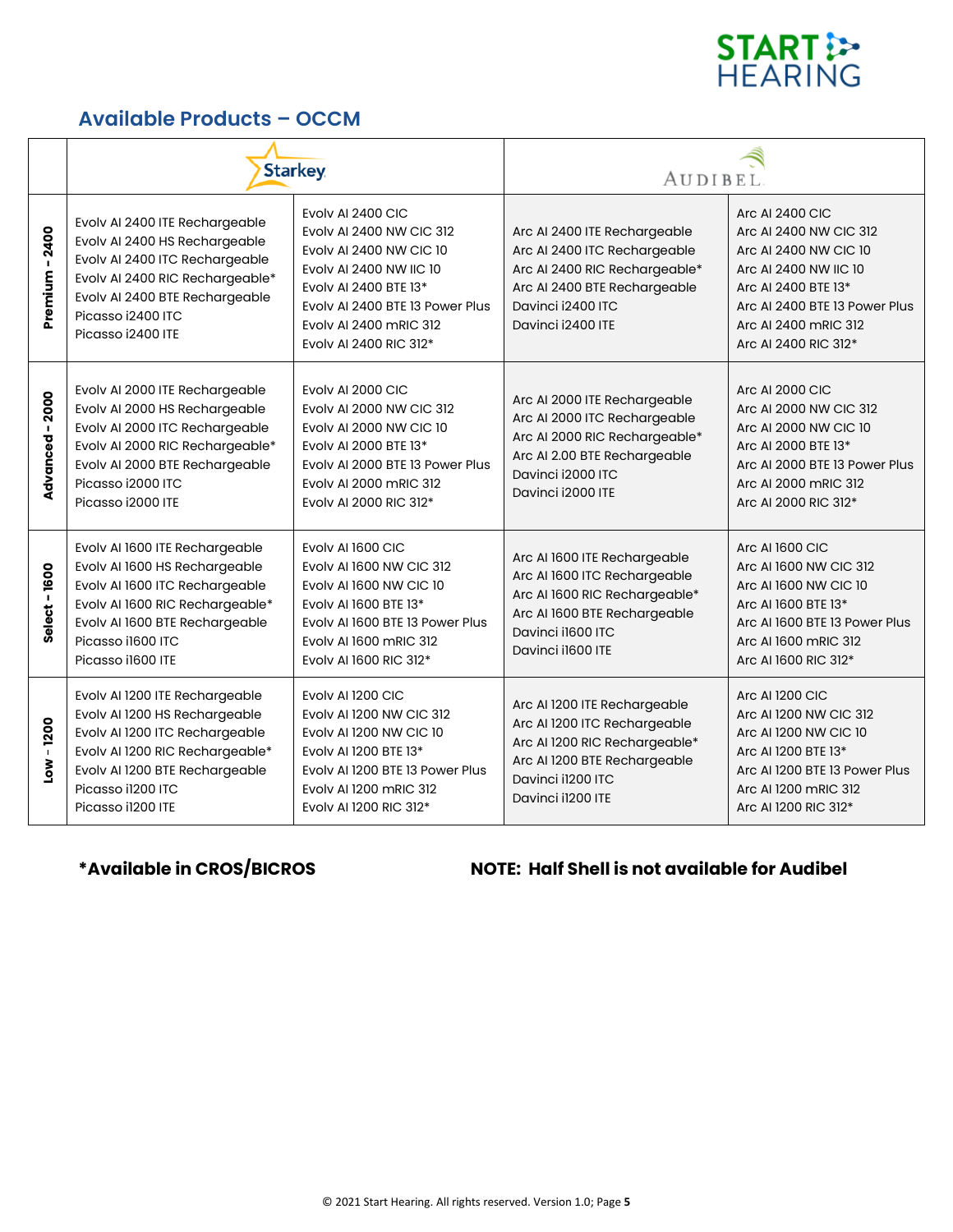

# **HEARING AID REQUEST FORM**

Please complete this form for new hearing aid requests and/or replacements. Do not proceed with fitting new hearing aids, or trial, until you have received written approval from Start Hearing.

| <b>Date of Request:</b> |  |
|-------------------------|--|
|                         |  |

### **Patient Information:**

| <b>First Name</b> |                | Claim Number (if<br>known) |  |
|-------------------|----------------|----------------------------|--|
| Last Name         | Date of Injury |                            |  |
| <b>Address</b>    |                | <b>Phone Number</b>        |  |
| City, State, Zip: |                |                            |  |
| Date of Birth:    |                | Diagnosis Code:            |  |

### **Office Information:**

| Office Name:      | <b>Provider Name:</b> |  |
|-------------------|-----------------------|--|
| Address:          | Phone:                |  |
| City, State, Zip: |                       |  |

### **Hearing Aid Request:**

|                | Hearing Aid Make / Model / Style | <b>HCPC Code</b> | Cost<br>(Start Hearing Use Only) |
|----------------|----------------------------------|------------------|----------------------------------|
| Right Ear:     |                                  |                  | ÷                                |
| Left Ear:      |                                  |                  |                                  |
| Justification: |                                  |                  |                                  |

### **Other Services or Accessories:**

| Description | Quantity | <b>HCPC Code</b> | Cost<br>(Start Hearing Use Only) |
|-------------|----------|------------------|----------------------------------|
|             |          |                  |                                  |
|             |          |                  |                                  |
|             |          |                  |                                  |
|             |          |                  |                                  |

**Please attach any additional documentation and email to: [wc@starthearing.com](mailto:wc@starthearing.com)**